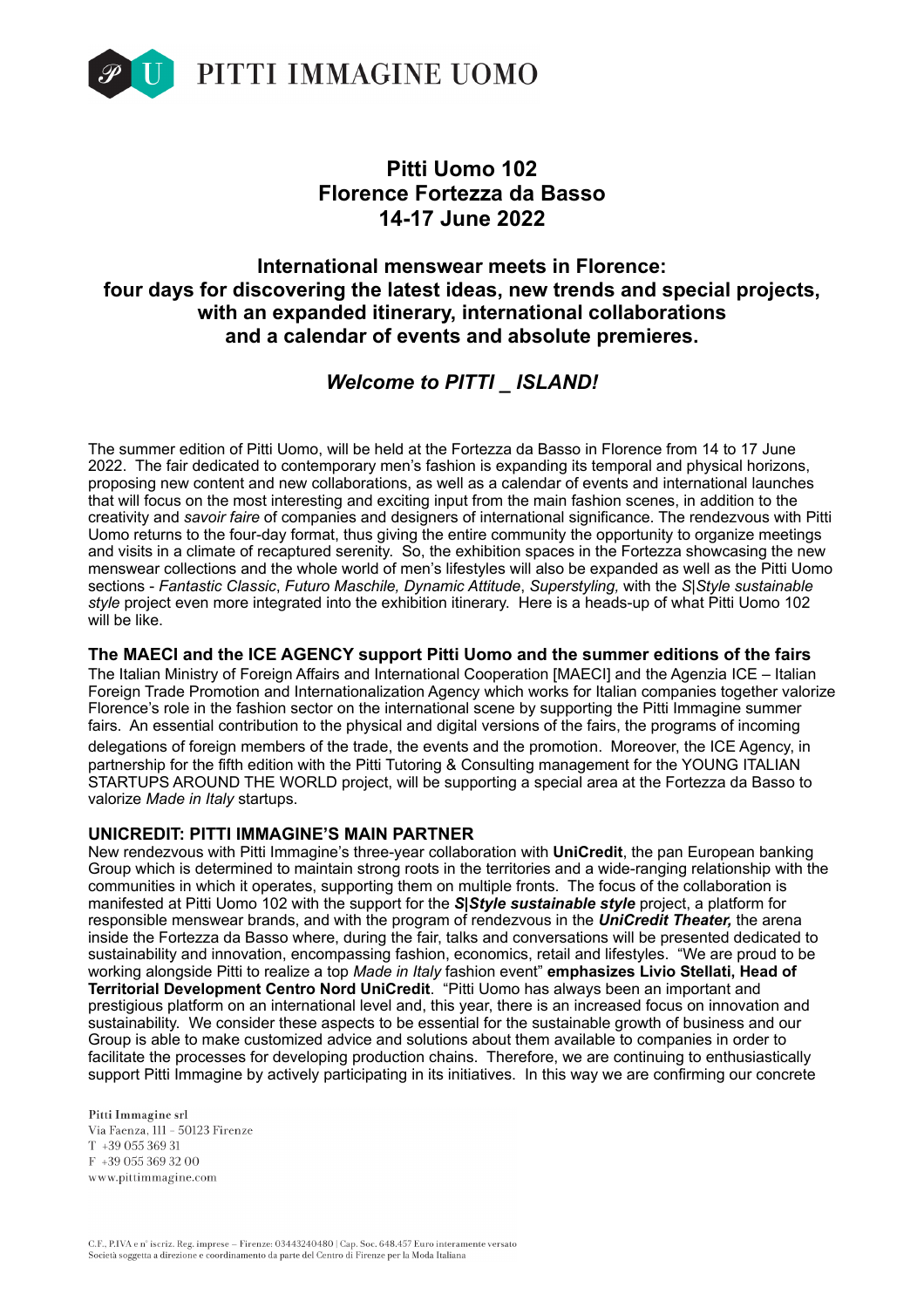

commitment to supporting the fashion sector and, more in general, the real economy, paying great attention to the creation of sustainable value. This is our way of being part of the solution".

### **THE INTERNATIONAL BUYERS who have already confirmed their participation**

The buyers from the most important international department stores, experimental shops and boutiques and the online retailers who have already confirmed their presence at Pitti Uomo 102 include names like: **A.K.RIKK'S** (Usa), **About You** (Germany), **Abseits** (Germany), **Al Tayer** (UAE), **Beecroft Bull** (USA), **Bergdorf Goodman** (USA), **Beymen** (Turkey), **Braun** (Germania), **Browns** (UK), **Brown Thomas** (Ireland), **Code 7** (Russia), **Contraband** (Canada), **David Jones** (Australia), **DLS group** (USA), **End Clothing** (UK), **Engelhorn** (Germany), **Fenwick** (UK), **Galeria Karstadt Kaufhof** (Germania), **Giulio Cinque** (UK), **Harcher** (Spain), **Harvey Nichols** (Kuwait), **Harvey Nichols** (UK), **Harvey Nichols** (Qatar), **Highsnobiety** (Germany), **Holt Renfrew** (Canada), **Lane Crawford** (Cina - Hong Kong)**, Jd SportFashion** (UK), **Julian Fashion** (Italia), **Kith** (USA), **Kurt Geiger** (UK), **La Samaritaine** (France), **Liberty** (UK), **MAF** (UAE) **Michael Duru Clothiers** (USA), **Micks** (Germany), **My Theresa** (Germany), **Nordstrom** (USA), **Nugnes** (Italia), **Saks Fifth Avenue** (USA), **Santa Eulalia** (Spain), **Silver Deer** (Mexico), **Smets** (Luxembourg), **Sneakers 'n' stuff** (Sweden), **Soer Bonavest** (Germany), **Takashimaya** (Japan), **Tsum** (Russia), **United Legend** (France), **Wood Wood** (Denmark), **WOW concept** (Spain).

# **PITTI \_ ISLAND**

#### **The new theme of the Pitti Immagine summer fairs**

An island as a point of reference, a fixed spot, a physical and interior place but, above all, a point of encounter and debate. "**PITTI \_ ISLAND**, the theme for summer 2022, will be an imaginary island connected with the whole world in a process of constant mutual exchange. A land of selected, sociable and open botany, at times amusing, reflective and absorbing, sensitive to ideas, a place for meeting each other, for spending time together before each one of us sets off again on our own journey", **explains Agostino Poletto, General Manager of Pitti Immagine**. "Here we find the perfect metaphor for our fairs and the objective we want to achieve at each edition, selecting the very best in fashion creativity".

**PITTI LISLAND** is a concept presented in all the communication (adv, video, social) curated by the creative director Angelo Figus and by Narènte, Lucio Aru and Franco Erre who have been entrusted with the whole visual part. A production that also heavily characterizes the layouts at the Fortezza da Basso, followed by architect Alessandro Moradei. *(see specific press release)*

# **THE PROTAGONIST BRANDS\***

#### **640 brands in total**, 3**8% of which are from abroad**

*All the brands participating in Pitti Uomo 102 at the Fortezza da Basso are also showcasing their collections on the Pitti Connect digital platform.*

# **THE PITTI UOMO ITINERARY**

The itinerary inside the Fortezza da Basso has been expanded. At this edition the new collections will be displayed and organized into five macro areas, 5 special itineraries that recount the different souls of menswear today: *Fantastic Classic*, *Futuro Maschile, Dynamic Attitude*, *Superstyling*, plus *S|Style sustainable style*, a Fondazione Pitti Discovery project dedicated to responsible menswear.

# **FANTASTIC CLASSIC**

#### **Male elegance renews its style and perspectives**

Storytelling about the excellences of international menswear. A formula of male elegance that transmits good taste and culture for an impeccable wardrobe. From British tailoring to Italian *savoir faire* featuring the companies that have ensured the fame of *Made in Italy* all over the world. From the passion for quality craftsmanship to high performance details and day to day urban outfits. The formal element guides us through contemporary contaminations: tradition and experimentation, classic codes and individual choice, timeless themes and new lifestyle products. The brands in Fantastic Classic include: **Alessandro Gherardi, At.P.Co, Baldessarini, Barbarulo Napoli 1894, Berwich, Boemos, Briglia 1949, Brooksfield, Brunello Cucinelli, Caruso, Cheaney Shoes, Cruna, Devore Incipit, Doucal's, F. Hammann, Fedeli, Filippo De Laurentiis, Gallotti, Gandhara, Gms75, Gran Sasso, Grenfell, Hand Picked, Heinz Bauer Manufakt, Incotex Blue Division, Johnny Lambs, Kired, L'impermeabile, Lion Of Porches, Loake, Loungers, Luigi Borrelli Napoli, Manuel Ritz, Marco Pescarolo Napoli, Mazzarelli, Meyer, Momodesign, Nobis, North Sails X Maserati, Off Grid - Everything Is Connected, Paoloni, Pashmere, Paul & Shark, People Of Shibuya, Phil Petter, Piacenza Cashmere 1733, Re – Hash, Roy Roger's, Sand Menswear, Schneiders, Sera Fine Silk, Sonrisa Camiceria Uomo, Spektre Eyewear, Stefano Ricci, Stetson, Stile Latino, Tateossian London, Tatras, Tbd Eyewear, Tombolini, Wolf,** and **Xacus.**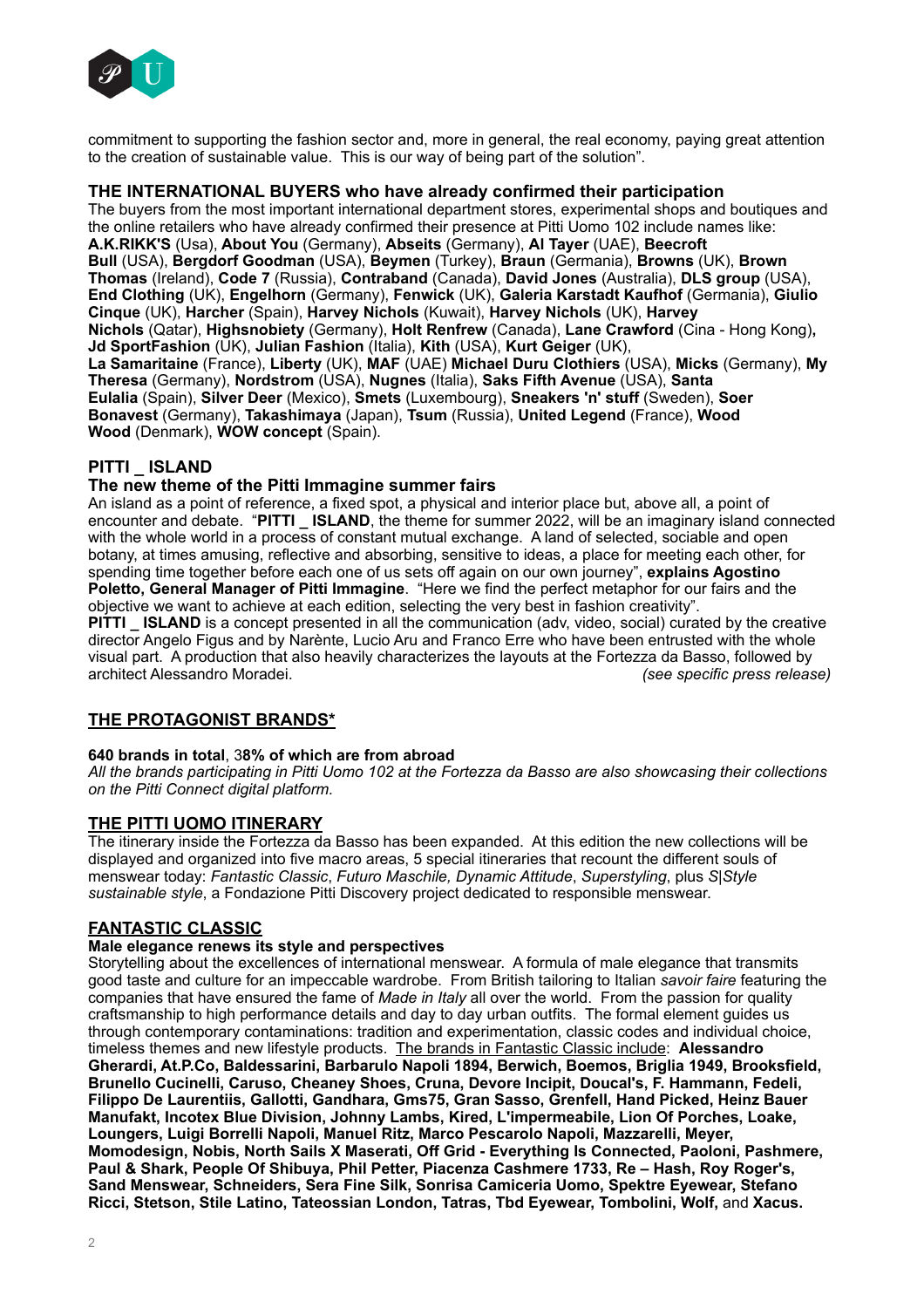

#### **FUTURO MASCHILE Menswear & lifestyle, a winning duo**

A journey through the increasingly mindful and sophisticated evolutions of contemporary menswear. In the new dedicated location on the Upper Level of the Main Pavilion, a relaxed elegance will be showcased that looks beyond the formal. The brands in Futuro Maschile include: **04651/, Acqua Delle Langhe, Ant45, Arma, Avant Toi, Barrett, Bonastre, Buttertea, Cellardoor, Danward, D-Vec, East Harbour Surplus, Faliero Sarti, Felisi, Green George, Hannes Roether, Ikiji, Johnstons of Elgin, Legendär, Lodenfrey, Mate, Myths, Nine: Inthe: Morning, Pantofola D'oro 1886, Paraboot, Pence, Pier Sicilia, Pierre Louis Mascia, Roberto Collina, Ron Dorff, Salvatore Santoro, Sunhouse, Valstar, Varsity Headwear,** and **Vocier.**

Another protagonist of Futuro Maschile will be a crossover proposal reserved for lifestyles, from accessories to home design, created with the innovative wholesale platform **NAMES**, and including brands like: **19-69, Aer, Attirecare, Biocol Labs, Bodha, Colekt, Corpus, Globe-Trotter, Jacques Marie Mage, Lelo, Mad Paris, Manasi 7, Mid/Night 00.00, Natureofthings, Neo Legend, Patricks, Stora Skuggan, The Grey, The Skateroom,** and **Vyrao.** 

# **DYNAMIC ATTITUDE**

# **New performances for street and outdoor styles**

A world that connects the rhythms of the metropolis to authentic sports outfits. The territory of urban styles, sensitive to a passion for the outdoors and the performance of the materials. Freedom and comfort become mantras to be translated into design on innovative garments with a technological soul. From jackets and coats in special fibers for daily dynamism to multitasking outfits, from sneakers to new concept eco-friendly accessories. The Dynamic Attitude brands feature: **24bottles, 40 Weft, American Vintage, Antony Morato, Bear Surfboards, Brandblack, Cotopaxi, Invicta, Ipanema, Kangol, Kèh-Noo, L10, Marc O'Polo, Mc2 Saint Barth, North Sails, Robe Di Kappa, Rodd & Gunn New Zealand, Saint James, Satorisan, Scotch&Soda Footwear, Sun68, Topologie, U.S. Polo Assn., Ucon Acrobatics, Vidorreta, Voile Blanche,** and **W6yz** 

# **SUPERSTYLING**

# **Ground-breaking menswear**

The place where stylistic research meets individual taste and projects it in a forward direction. Brands with an international signature, capable of mixing tradition and pure experimentation. A constantly transforming ground-breaking vision that intercepts new expressive emergencies. Metropolitan tribes and subcultures inspire gender neutral sizes and no-season garments as well as collections that anticipate trends. Plus, proposals that back the values of eco-sustainability and cultural contamination. Among the brands at Superstyling there are**: A.B.C.L., Ancient Greek Sandals, Aquarama, Astorflex, Atalasport, Be Able, Bengt Paris, Bi'ker Vintage, Brunos, Brussosa, By The Oak, C.9.3, C.O.F Studio, Capalbio, Castaner, Coopette Bros Deperlu, Coucou Bebe, Flower Mountain, Gallia Knit Project, Garrett, Gitman Bros. Est 1978, Goldwin, Guanabana Handmade, Hansen Garments, Harris Wharf London, Hyp3, Id.Eight, Italian Family, Itoh, John Smedley, Kappy Design, Kardo, Kleman, Knitbrary, L. F. Lidfort, Lorenzo Mancini, Maison Labiche, Manifattura Ceccarelli, Marda, Mason Garments, Maxime Simoens, Moshions, Nanamica, National Standard, Norm, Noyoco, Olow, Only The Blind, Original Madras Trading Co., Peppino Peppino Denim, Peregrine, Pyrenex, Ræburn, Red September, Rifò, Salvatore Piccolo, Sanders, Sandqvist, Scarti-Lab, Sturlini, Soul of Nomad, Superduper, The Chino Revived, The.Nim, Unfeigned, Unimatic, Ventidue** and **White Sand.**

# **The special area**

### **S|STYLE sustainable style**

The fifth edition of S|Style sustainable style will be staged at Pitti Uomo 102, the Fondazione Pitti Discoverv exhibition project – with the support of UniCredit – curated by fashion journalist Giorgia Cantarini which, at every new edition, presents the precise scouting work carried out among the latest young entities and the coolest designers that create and produce in accordance with eco-responsible criteria. Here are the first names that have already been confirmed in the special S|Style area on the Lower Level of the Main Pavilion: **Bennu, Connor McKnight, Curious Grid, Junk, Margn, Maxime, Mworks, Philip Huang, Waste Yarn Project.**

Among the brands participating at Pitti Uomo on PITTI CONNECT only are: **Carlo Pignatelli, Peserico Uomo, FPM Fabbrica Pelletterie Milano, Bikkembergs, Colmar Originals**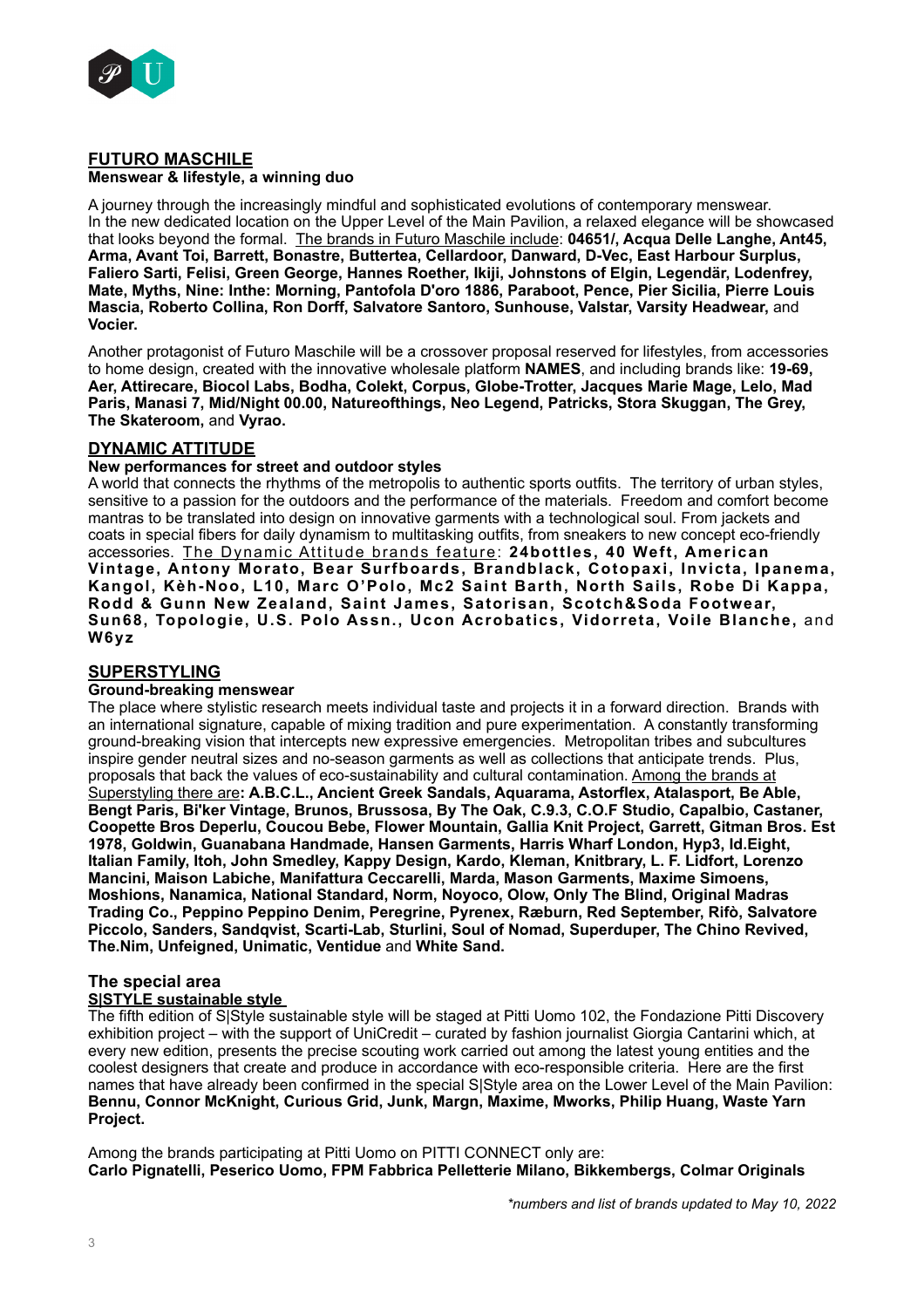

# **The Pitti Uomo 102 Guests**

# **The Pitti Uomo 102 Guest Designer is Grace Wales Bonner**

**Wales Bonner** is **the Pitti Immagine Uomo no.102 Guest Designer.** With a catwalk show event in a Florentine location to be revealed, the designer of Anglo-Jamaican origin will premiere the new Spring-Summer 2023 collection of the brand that bears her name, *Wales Bonner*. *(see specific press release)*

# **Ann Demeulemeester is the Pitti Uomo 102 Guest of Honor**

Ann Demeulemeester is the Pitti Immagine Uomo no.102 Guest of Honor. Following last January's postponement, Pitti Uomo and Florence will be celebrating the *maison's* iconic style with a special project at the Stazione Leopolda curated by Ann Demeulemeester herself. *(see specific press release)*

# **The Special Projects @ Pitti Uomo 102**

# **\_ SOULLAND is a Special Project @ Pitti Uomo 102**

Soulland, the Copenhagen-based brand lead by Silas Oda Adler, will be presenting its Spring-Summer 2023 collection at Pitti Uomo with a fashion show-event in a location that has yet to be revealed. Silas Oda Adler and his team will bring their vision to Pitti Uomo for a special showcase of timeless menswear and contrast rooted in responsible production; Soulland is dedicated to a socially just and environmentally responsible future with an open-minded and transparent approach to business and collaborations. *"I'm super excited and honoured to show at Pitti Uomo. The renaissance city of Florence is a tremendously beautiful setting and contrast to our Copenhagen roots. The historically importance of Pitti Uomo speaks loud and clear with it's combination of heritage and tradition, while always pushing for a new and relevant agenda within menswear. It's exactly somewhere between this timelessness and striving for a new responsible agenda, you will find Soulland*." Silas Oda Adler, founder and creative director of Soulland.

# **\_ SAPIO is a Special Project @ Pitti Uomo 102**

Designer Giulio Sapio will present the SS23 collection of the brand that bears his name in Florence during Pitti Uomo, inside the Spazio Discovery - a gallery in the Pitti Immagine head offices just a few meters away from the Fortezza da Basso, place of high symbolic value for Pitti and Florence that hosted the first contemporary art installations. The Sapio special installation will make the suit the absolute protagonist, our second skin, a skin we choose, through which we portray ourselves and which satisfies all our senses. An idea of a wardrobe that is timeless because it is designed to evolve over time, in which the cut and the processing come to life in the material and are translated into garments dominated by a pure formal equilibrium. An equilibrium that knows no gender, but accompanies the body in the details and the proportions, highlighting its unique and unrepeatable grace. For this reason, the wardrobe is identical, esthetically, for males and females.

# **HIGHLIGHTS @ Pitti Uomo 102**

The Fortezza da Basso and Florence become a platform for launching previews, projects, important anniversaries and special collaborations, the place-to-be for anyone who wants to keep up-to-date with and connected to the world of fashion and its constant transformations. Here is a series of previews and special participations scheduled for June:

# **\_ ROY ROGERS - Special70 Anniversary @ Pitti Immagine Uomo**

Roy Roger's, the first Italian denim brand, celebrates its 70th anniversary with a special event dedicated, introducing the mini movie created by the fashion photographer Bruce Weber.

# **\_ WP LAVORI IN CORSO and BARACUTA**

WP LAVORI IN CORSO is taking part in Pitti Uomo to present the new collection of the Baracuta brand – keywords Rainwear, Premium Craft and Summer Knitwear – with a dedicated space in the Monumental Area, which will also host a special celebration of forty years of WP LAVORI IN CORSO. Founded in 1982 thanks to the vision of Giuseppe and Cristina Calori, the company has been able to build solid foundations and consistently grow over time, to become a reference in the world of fashion, accessories and lifestyle.

#### **\_ INCOTEX BLUE DIVISION**

At Pitti Uomo INCOTEX BLUE DIVISION presents the denim line with the tag line "Denim Meets Sartorial", realized in partnership with Giada. With an important installation at the Fortezza da Basso and an artistic presence in the store windows of Rinascente Firenze, where a special cocktail party dedicated to the brand will also be held on 14 June.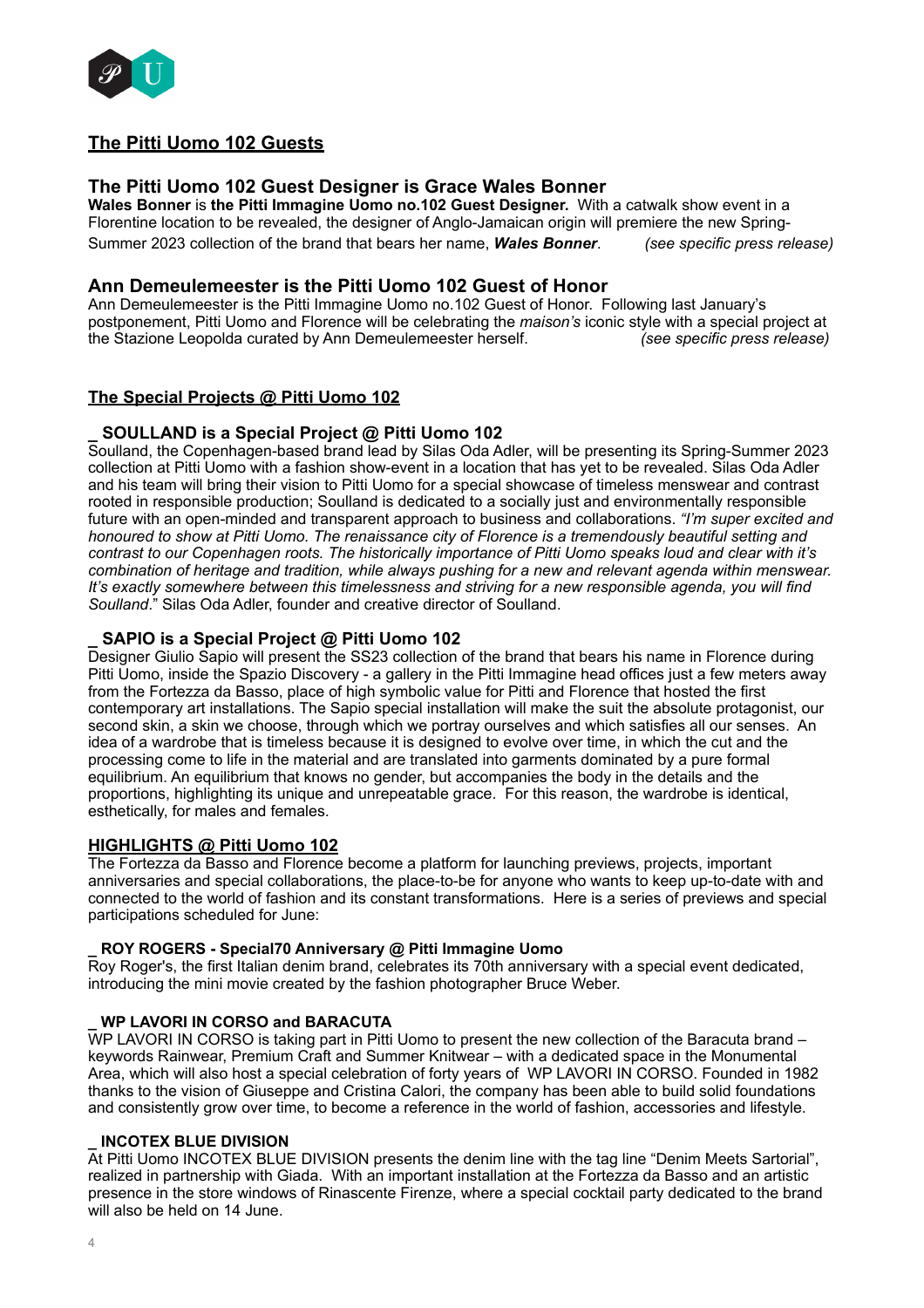

# **\_ PIERRE LOUIS MASCIA:**

At Pitti Uomo Pierre-Louis Mascia launches its new high sportswear concept: a capsule collection inspired by the world of sport which also envisages the exclusive launch of a sneaker in collaboration with Diadora, the historic brand whose silhouettes marked the history of style and sport in the '80s and '90s.

#### **\_ TATEOSSIAN**

Tateossian celebrates returning to trade shows with exciting new designs and finishes – discreet is not the theme for the season! Key highlights include new mechanical pieces, bold in gold, on-trend pearls, and eyecatching jewelry with a bright multi-chrome finish. They will also be showcasing the thrilling Zaha Hadid collaboration, as well as eco-conscious pieces made from recycled materials or that make a sustainability statement.

#### **\_ BALDESSARINI**

Baldessarini is participating in Pitti Uomo at the Fortezza da Basso and hosting its first analogue fashion show under the management of Florian Wortmann on 14<sup>th</sup> June in Florence, in the gorgeous Villa Corsini, celebrating its first big event after the successful relaunch last year.

### **\_ ROBE DI KAPPA**

Robe di Kappa® has chosen Pitti Uomo to debut its new Nineties inspired SS23 collection with a "preppy" taste, always in line with its style: Italian, classic, colorful.

#### **\_ FILA**

The return of the iconic FILA brand to Pitti Uomo to launch its latest designs and innovations for S/S 2023, focusing on the combination of fashion and tennis and basketball courts, which is deeply rooted in the brand's DNA. In addition, FILA shows its latest bet in high-tech running shoes together with exclusive running apparel for both genders.

### **\_ ECOALF**

The eco-sustainable brand Ecoalf returns to Pitti Uomo with the latest innovations of its collections, always conceived and created with techniques that minimize the impact on our environment. Ecoalf's unique approach will also be featured in a special presentation at the Fortezza during the trade show.

#### **\_ NORTH SAILS X MASERATI**

Pitti Uomo 102 sees the debut of the North Sails X Maserati collection, in which the North Sails lifestyle and its cutting-edge DNA perfectly match the values of the Trident brand, driven by the non-conformist spirit of those who are ready to face the challenges of the future, with passion and a willingness to change. The result of this exceptional collaboration is cutting-edge performance wear, to inspire those who long to embrace all that tomorrow brings.

# **\_ RODD & GUN**

The premium menswear brand made in Australia returns to Pitti Uomo to present the new collection and its world with an important space in the forecourt of the Fortezza da Basso.

# **\_ NAMES**

For SS23, NAMES has moved away from traditional formats, coming together with Pitti for the first iteration of NAMES 24/7, its reimagined supermarket space. A unique and engaging environment where visitors will discover brands in an experiential format built around products. Brought to life by the RND creative team who are always pushing the boundary on concept and creativity, the new physical and digital spaces aim to connect with buyers in new and interesting ways, referencing the familiarity of everyday shopping. Explore the installation at Futuro Maschile, Piano Attico and on NAMES.LIFE.

### **\_ MATE**

Technology and lifestyle are united in the context of Futuro Maschile also thanks to the presence of Mate, the brand based in Copenhagen that has transformed the e-bike into a regular object of desire. The Danish two wheelers, electric and foldable, are revolutionizing contemporary mobility thanks to an original design and the numerous collaborations in the fashion sector with brands like Moncler and Palm Angels, in addition to the partnership with Evian and CR Fashion Book. On the terrace of the Upper Level, it will be possible to try out the Mate e-bike experience, having a go in the saddle and enjoying all the freedom of the coolest electric bicycles on the market.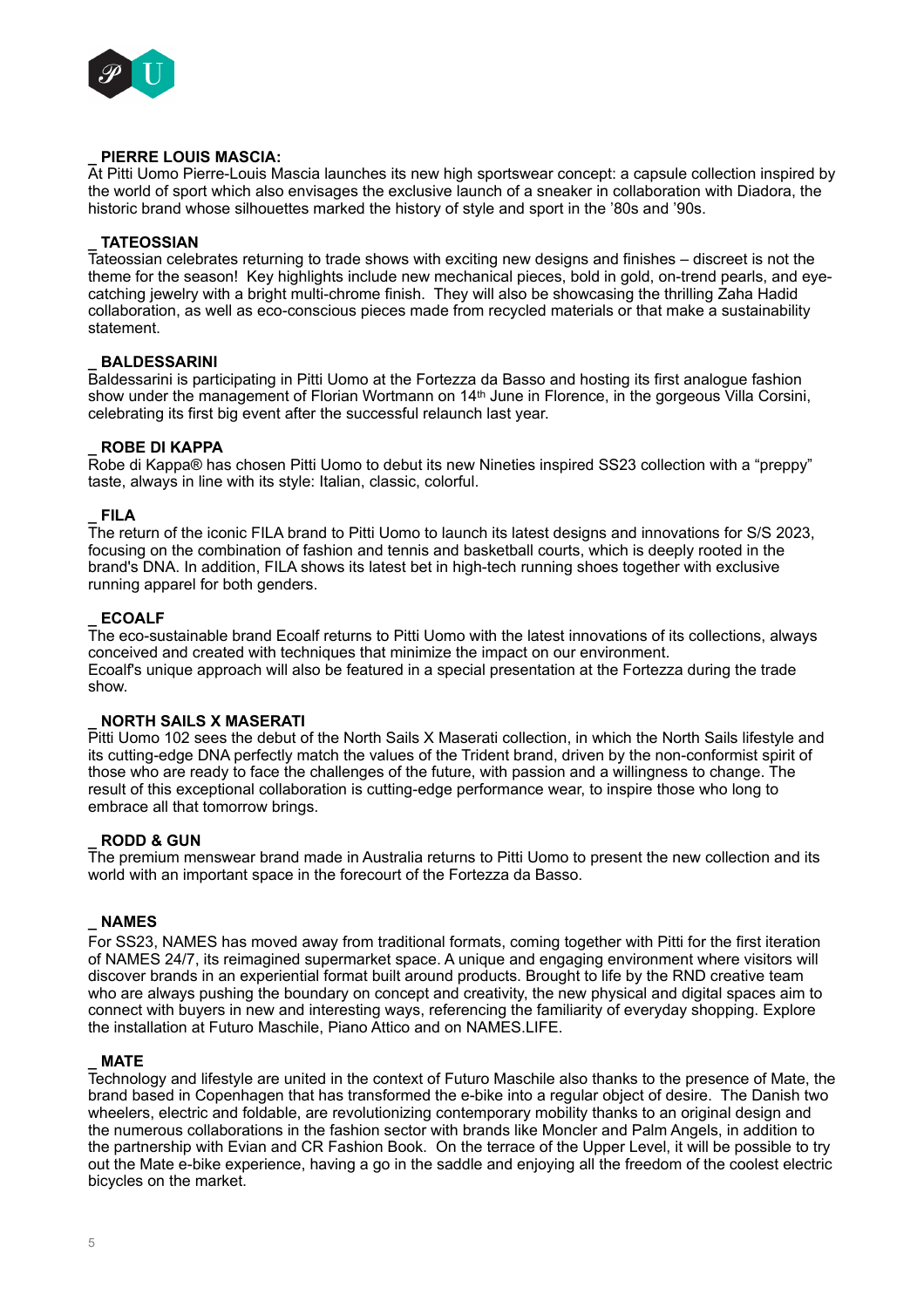

# **\_ ANTHONY MORATO**

Antony Morato returns to Pitti Uomo to celebrate the brand's 15th anniversary with the presentation of the new SS23 collection inspired by four cities, four new destinations on the journey it makes every season - Las Vegas, Sydney, Dubai and Detroit, and with a special party on 15 June in a location in the center of Florence, to celebrate the anniversary.

# **\_ SITUÉR MILANO**

Situér Milano designs eco-friendly furnishings with minimal and refined lines that arise from metal, crafted in Italy and skilfully translated into a perfect balance between aesthetics and function. The stylistic feature of each Situér furnishing accessory is the folding, which totally eliminates welding from the production process and which makes every object of the company recognizable and iconic, as well as highly sustainable because it allows to limit CO2 emissions.

# **\_ GORETEX**

At Pitti Uomo 102, Gore presents "From Past to Future": a special immersive exhibition dedicated to GORE-TEX fabrics which were proposed to consumers for the first time a few decades ago. A retrospective of the first products and a presentation of the new GORE-TEX articles with the innovative ePE membrane.

# **The installation ICEBREAKERS II - "ANSWER WITH A QUESTION"**

Among the special participations in the Fortezza there is also the installation that presents the project **"ANSWER WITH A QUESTION" presented by The NFContainer Project 2022 and Manifattura Tabacchi team, curated by Linda Loppa**. Part of ICEBREAKERS II: it starts from an urgency: each container represents a conceptual space where to pose a question. Today, statements must be sharp as time is running. Fashion and the Fashion industry is not asking the right questions and therefore not giving answers. We, the NFC-team are therefore challenging you to become radical. Don't be afraid of pushing the borders of your comfort zone!

# **THE INTERNATIONAL COLLABORATIONS AT THE FORTEZZA DA BASSO**

The chapter of international collaborations, at this edition, sees the return of Scandinavian Manifesto and the brand-new project in support of Ukrainian designers.

# **\_ SCANDINAVIAN MANIFESTO**

The innovation that arrives from the Nordic fashion scene finds a space in the Scandinavian Manifesto exhibition project, one of Pitti Immagine's principal and most established international collaborations. Once again at this edition, a selection of collections designed by reference brands and up-and-coming fashion designers from Denmark, Sweden and Norway, renew the partnership between Pitti Uomo and Revolver Copenaghen, the fair platform for Scandinavian fashion brands. At the Costruzioni Lorenesi, here are the brands already confirmed for this edition: **Soulland, Les Deux, Palmes, Adnym Atelier, BLK DNM, Wood Wood, Berner Khul, Rue de Tokyo,** and **By death.**

# **\_ UKRAINIAN FASHION NOW!**

# **11 Ukrainian Designers you need to know**

The Fondazione Pitti Discovery has always been an observatory on the new protagonists of the international fashion scene, but it is also a seismograph that registers changes, trends, needs. And now, more than ever, inclusivity, dialogue, hospitality and solidarity are necessary values. For this reason, one of the special projects of the next Pitti Uomo will be dedicated to a selection of Ukrainian fashion designers who have been invited to Florence to present their collections. A dedicated space at the Fortezza da Basso (Arsenal, First Floor) where the collections of names like these will be showcased**: Bobkova, Guzema, Katerina Kvit, Litkovskaya, Manufacture De Lin, Poustovit, T.Mosca, The Coat, Yulia Yefimtchuk**, and the special "arts & crafts" creations of **Gunia** and **Olk.**

# **IN COLLABORATION WITH PITTI IMMAGINE:**

# **\_ The special presentation by BAGUTTA**

Bagutta presents the new SS23 collection and its new stylistic course with a presentation on stage during the days of Pitti Uomo: an invitation to breakfast on the terrace of the Pitti Immagine headquarters in via Faenza 109. "The approach was very concrete right from the start. and the primary desire is to recover the brand's heritage by working on the product, with a minimal and refined aesthetic inspired by the 90s", says Albino, womenswear creative director of the brand.

# **\_ The special event by SUPERGA with Emily Ratajkowski**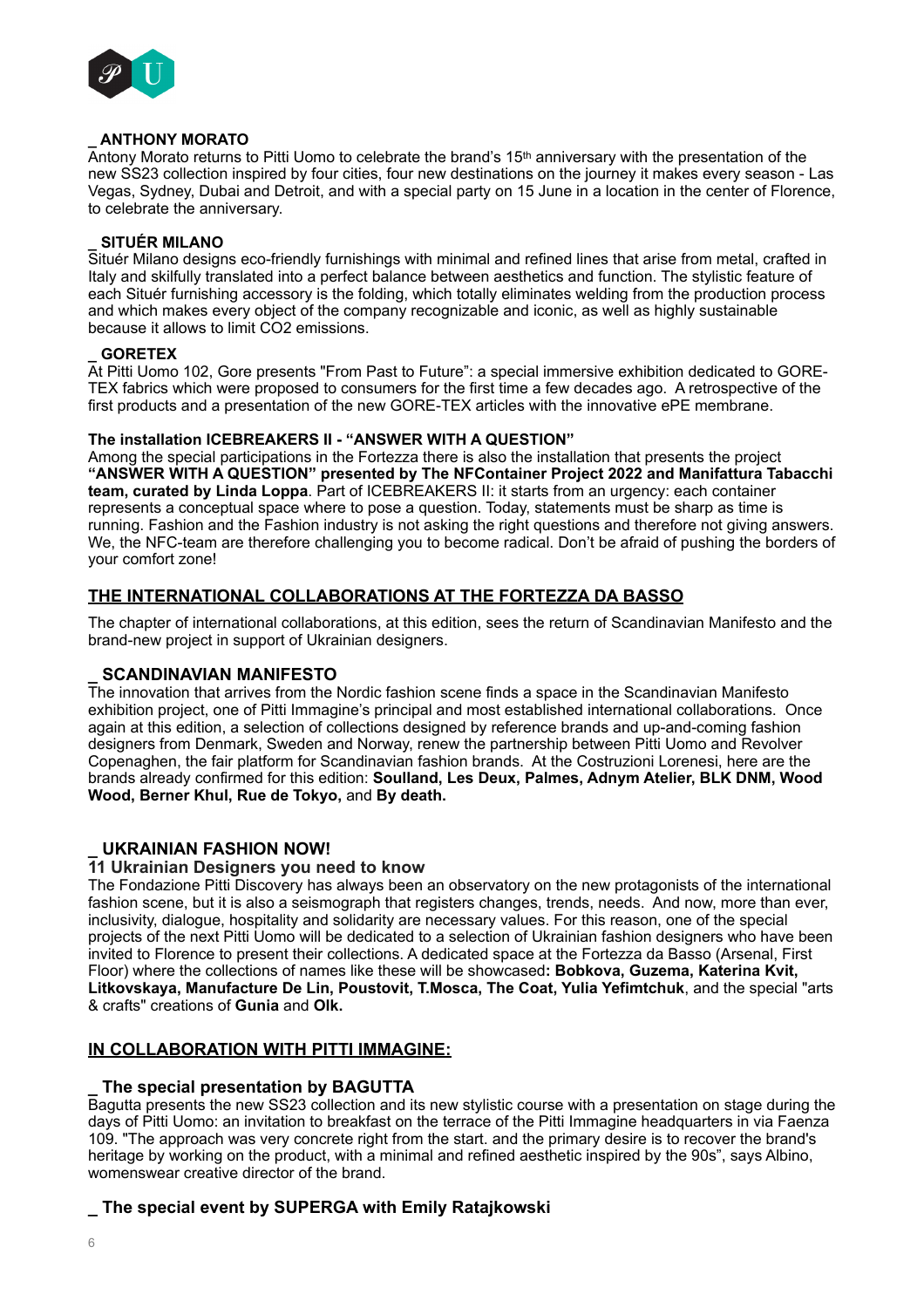

In the evening of June 14, the Loggia del Piazzale Michelangelo in Florence will host the Superga special event: the guest of honor will be supermodel and actress Emily Ratajkowski, brand ambassador and a longtime fan, who designed a capsule collection that is the perfect synthesis between the 'all-Italian heritage of the brand and the model's unmistakable style.

# **\_ HISTORES at Pitti Uomo 102**

The association that brings together about 40 Italian multi-brand stores, united by a common passion for beauty and high quality products, returns to Florence at the Fortezza da Basso with its own space in which the exclusive capsule collections by Kired, Valstar and Fedeli will be presented to the associates; the result of the collaboration between the brands and the Italian network. During the days of Pitti, the States General of the association and a special cocktail event will also take place.

# **\_ The collaboration with THE BEST SHOPS · CAMERA BUYER ITALIA**

The consolidated collaboration of Pitti Immagine with **Camera Buyer Italia**, the association that brings together and represents the best luxury multi-brands stores in Italy, continues at this edition of Pitti Uomo, to offer its members a series of welcome services to the Fortezza during their visit to the show.

# **THE FASHION SCHOOL EVENTS ON THE OCCASION OF PITTI UOMO 102:**

Pitti Uomo is also a privileged platform for promoting the fashion talents of the future, with a series of initiatives by fashion schools and the institutions that provide fashion design education.

#### **\_ "Carpe Noctem: a celebration of talents", Polimoda Final graduation show 2022**

On June 13th, in Florence the final fashion show of the Polimoda talents

### **\_ IED presents REFLECT in Piazza Ognissanti**

Faces, reflections, multiplicities of perspectives, and the rediscovered beauty at the fashion happening by the Istituto Europeo di Design in Piazza Ognissanti. Wednesday 15 June 2022, from 8 pm, this special event will light up the heart of the city combining the dynamic presentation of capsule collections created by fashion design IED students with the informal beauty of the event, where images multiply in an unpredictable game of perspectives.

#### **\_ "Everywhere, here, nowhere" by Istituto Marangoni Firenze**

There are places that exist only where there are no borders between reality and digital production. Istituto Marangoni Firenze presents the projects of the Best Fashion Designers & Multimedia Artists with an exclusive event at the Marino Marini Museum, entitled "Everywhere, here, nowhere", on Wednesday 15 June at 9.30 pm.

# **THE COLLABORATION WITH RINASCENTE**

The collaboration continues between Pitti Immagine and Rinascente, a link which connects the Fortezza da Basso with the store in Piazza della Repubblica in Florence, centered on PITTI \_ ISLAND, the theme of this edition of the Pitti summer fairs. The Rinascente store will also host a series of initiatives dedicated to some of the protagonists of this Pitti Uomo: such as the shop windows in Piazza della Repubblica and the cocktail celebrating the tailored denim by **Incotex Blue Division**; the installation dedicated to the iconic beachwear brand **Mc2 Saint Barth**; and the special pop up dedicated to the responsible creativity of **Soulland,** the Danish brand Special Project of Pitti Uomo.

*On the occasion of Pitti Uomo:*

# **\_ GUCCI presents Giardino 25**

Gucci presents its new café & cocktail bar Giardino 25 in Piazza della Signoria 37 - the latest addition to the Gucci Garden, the space created by Creative Director Alessandro Michele - with an invitation-only event scheduled for Thursday 16 June, in the presence of Giorgio Bargiani, Assistant Director of Mixology, The Connaught Bar, London, and Martina Bonci, Bar Manager Giardino 25.

#### **\_ "Le Jardin des Rêves" at TAF**

TAF, a historic shop in Florence that has been making hand-embroidered linens since 1954, on the occasion of Pitti Uomo presents "Le Jardin des Rêves": an extraordinary linen tablecloth measuring 4 by 2 meters that required 2200 hours of work, 19,000 meters of thread, and 8 expert hands. The inspiration came during the lockdown, when the store was closed, and it is an opportunity to look back and take a leap forward *(14-15-16 June, 18.00 to 21.00, via Por Santa Maria 17R)* 

# **\_ Intertek presents Michela Finaurini's "Sustainable Feelings" exhibition**

During Pitti Uomo, Intertek Maison (Via di Stagno 17 F7G, Lastra a Signa – Florence) will be organizing the "Sustainable Feelings" exhibition. The protagonists will be works by the artist and textiles designer Michela